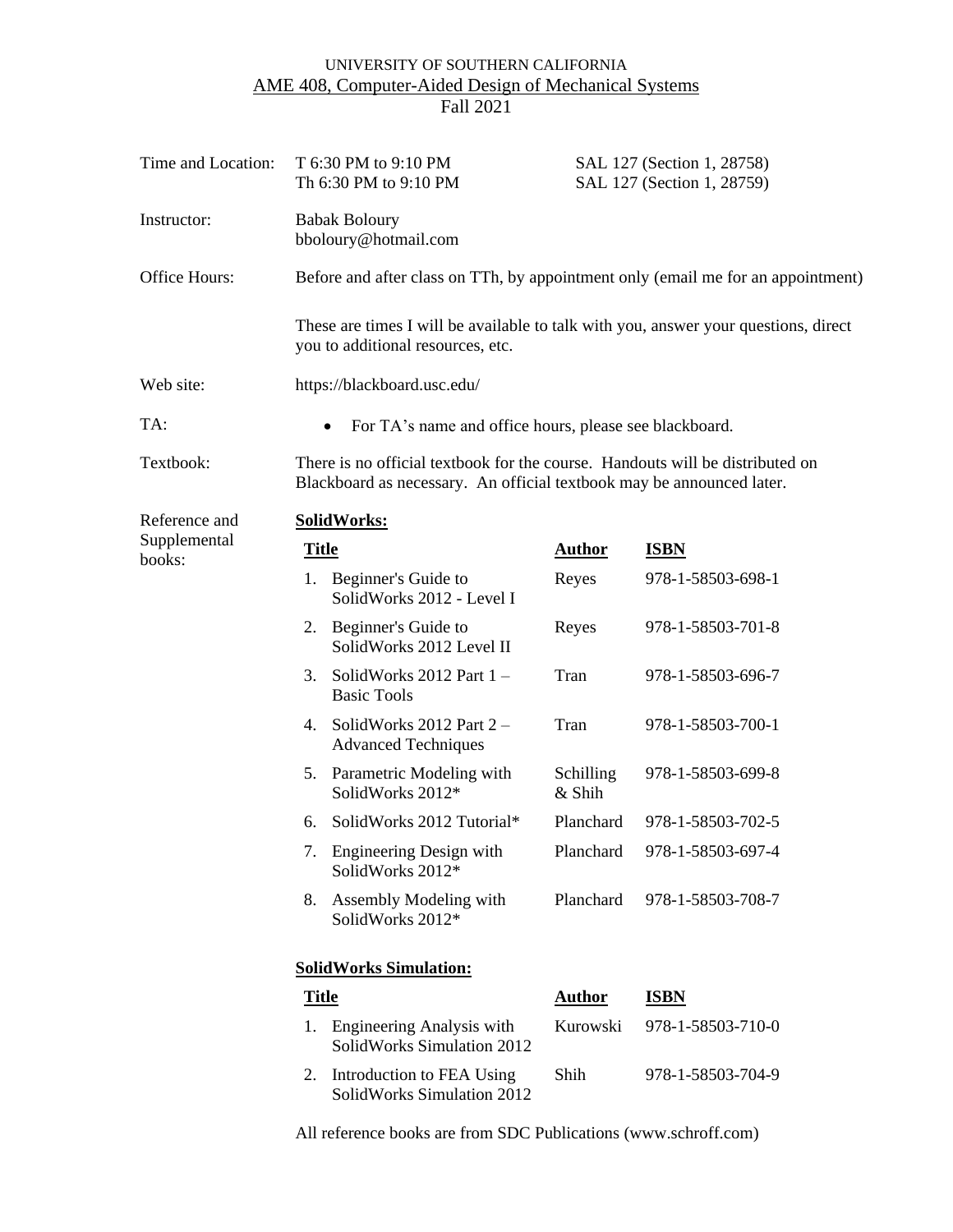| Class Format:<br>The class is a combination of lab and lecture. Usually for 1 hour and<br>15 minutes to 2 hours there will be a lecture, and the rest of the time is<br>devoted to lab work. |                                                                                                                                                                                                                                                                                                                                                                                                                                                                                                                                                                                                                                                                        |  |
|----------------------------------------------------------------------------------------------------------------------------------------------------------------------------------------------|------------------------------------------------------------------------------------------------------------------------------------------------------------------------------------------------------------------------------------------------------------------------------------------------------------------------------------------------------------------------------------------------------------------------------------------------------------------------------------------------------------------------------------------------------------------------------------------------------------------------------------------------------------------------|--|
|                                                                                                                                                                                              | The class is generally conducted face-to-face and in person (this means we<br>٠<br>will all meet for the class together in the classroom).                                                                                                                                                                                                                                                                                                                                                                                                                                                                                                                             |  |
|                                                                                                                                                                                              | If you need to miss a lecture session, you will be responsible for the material<br>٠<br>and the activities discussed during the lecture.                                                                                                                                                                                                                                                                                                                                                                                                                                                                                                                               |  |
|                                                                                                                                                                                              | I welcome interruptions during class sessions for questions or comments, and<br>$\bullet$<br>I encourage you to feel free to interrupt me if you have a question during<br>lecture.                                                                                                                                                                                                                                                                                                                                                                                                                                                                                    |  |
|                                                                                                                                                                                              | I will do my best to make this course an excellent learning experience for<br>you, well-organized, interesting, relevant, with meaningful assignments and<br>the support you need to succeed. I will take suggestions for improving the<br>learning environment seriously.                                                                                                                                                                                                                                                                                                                                                                                             |  |
|                                                                                                                                                                                              | If you don't understand why we're doing something, please ask!<br>٠                                                                                                                                                                                                                                                                                                                                                                                                                                                                                                                                                                                                    |  |
| Goals:                                                                                                                                                                                       | To develop student's understanding of the design of mechanical systems using<br>advanced graphics techniques; design optimization, solids modeling and FEA<br>methods. The course will develop the ability to effectively utilize commercial<br>CAE software as a tool for better productivity in design. This semester<br>SolidWorks and SolidWorks Simulation (CosmosWorks) packages will be used.<br>Everyone can, and should succeed (meaning learn and demonstrate what you<br>have learned) in this course! I am here to be your learning partner in this<br>course. If you are having difficulties with any of the topics in this course,<br>please contact me! |  |
| Prerequisites:                                                                                                                                                                               | AME 308, Statics, Strength of Materials, Stress Analysis, Heat Transfer,<br>Dynamics and Vibrations, Matrix Algebra, Senior Standing                                                                                                                                                                                                                                                                                                                                                                                                                                                                                                                                   |  |
| Technical<br>Requirements:                                                                                                                                                                   | Hardware:<br>PC/Mac to run SolidWorks online through Vmware<br>PC running windows $10 - 64$ bit only if you wish to install and run<br>SolidWorks locally on your computer through the SDK (discussed on<br>Blackboard).<br>Microphone<br>٠<br>Speakers<br>٠<br><b>Internet Connection</b><br>Scanner/Digital Camera/Phone Camera                                                                                                                                                                                                                                                                                                                                      |  |
|                                                                                                                                                                                              | Software:<br><b>Internet Browser</b><br>$\bullet$<br>(https://help.blackboard.com/Learn/Student/Getting_Started/Browser_Su<br>pport)<br>Adobe Acrobat Reader ((https://get.adobe.com/reader/)<br>Microsoft Office may be helpful<br>٠<br>Any software to create multi-page PDF files. One such program is MS<br>Word.<br>SolidWorks 2021-2022 version accessed through Vmware or installed<br>locally.                                                                                                                                                                                                                                                                 |  |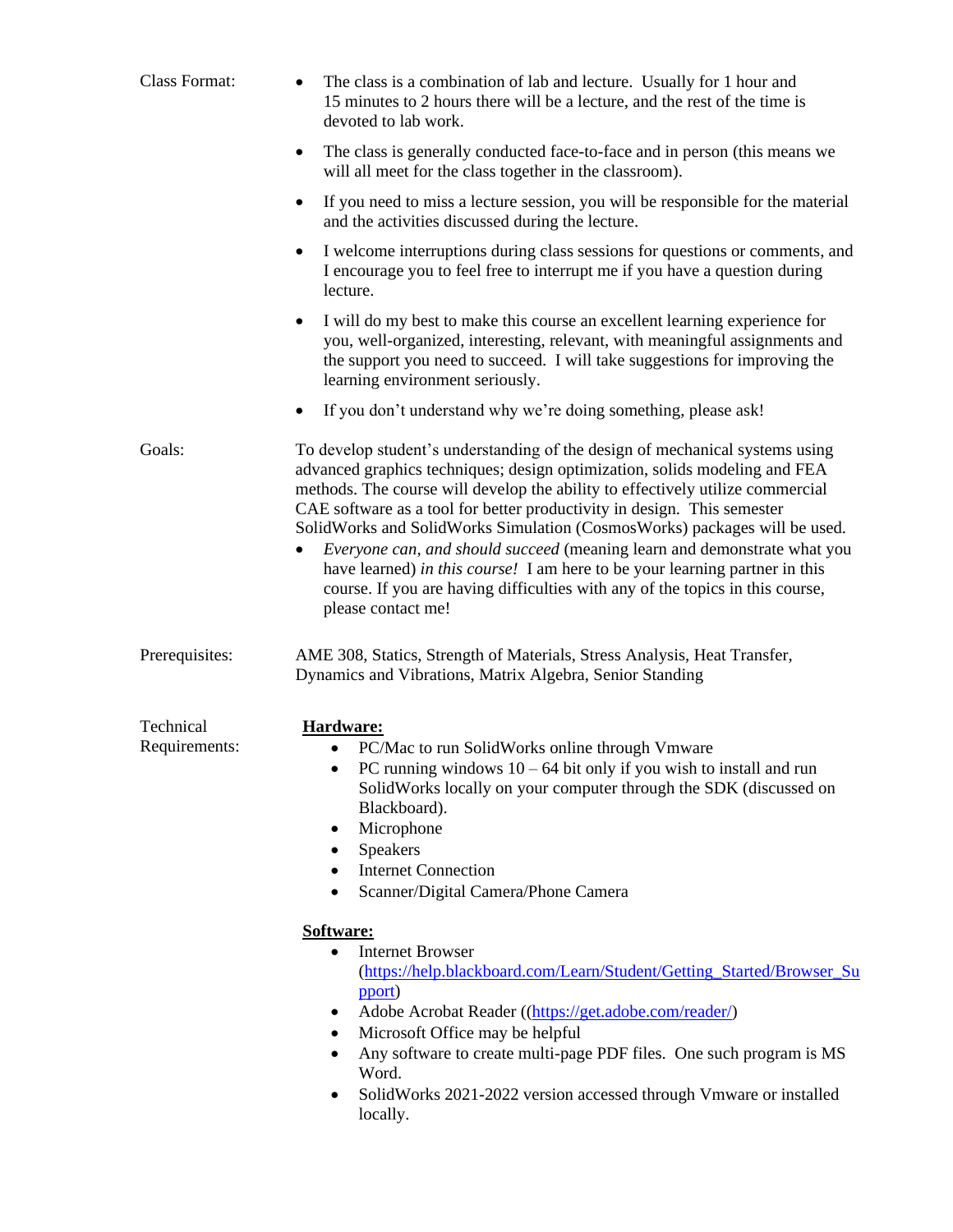Grading and Policies:

| Labs:          | 22% |
|----------------|-----|
| Projects:      | 28% |
| Exams #1       | 5%  |
| Exams $#2$     | 25% |
| Final Project: | 20% |

*Labs and Projects:* • Every week, labs will be assigned. However, not all problems will be graded. Only a handful of them will be graded randomly throughout the semester. You are required to turn in all lab problems. I will not announce in advance which problems will be graded.

- All labs are due the following week, at or before the start of the class.
- Late lab reports will not be accepted under any circumstances.
- There are 7 or 8 projects.
- Projects are usually due anywhere from one week to two weeks after they are assigned depending on the complexity of the project. The due dates will be on the project.
- Late projects lose 25% of their values per day (or fraction of) that are late.
- If you work on the labs or projects during the lecture, you will receive zero for that assignment.
- You are encouraged to form study groups.
- Helping one another does not mean nor extend to copying someone else's work or allowing someone else to copy your work.

#### *Exams:* • There are 2 midterm exams.

- Both exams will *not* be during regular class meetings.
- The exams are tentatively scheduled for: Exam I:  $8<sup>th</sup>$  week of instructions (Wednesday, October 13, 2021, 7:30-9:50 AM);

Exam II:  $12<sup>th</sup>$  week of instructions (Wednesday, November 10, 2021, 7:30-9:50 AM)

- The two exams are closed note and consist of modeling problems.
- For the first exam, you are required to draw parts and assemblies parametrically and correctly with all design intents being met. This exam is modeled after the SolidWorks certification exam. When the dimensions of the object change, the object should adjust accordingly and build without any errors. The problems will ask for the physical properties of the object, such as weight, moment of inertia, centroid, etc. The questions do not carry any partial credit.
- The second exam is usually made up of finite element analysis questions. You will be asked to mesh the part or assembly correctly with a proper type of element. Then, find the stress, displacement, temperature, frequency, etc. There are also some conceptual (theoretical) questions. This exam usually has partial credit.
- Both exams are done through Blackboard as scheduled above. The exams will be available in Blackboard at the start of class (on the indicated dates and times).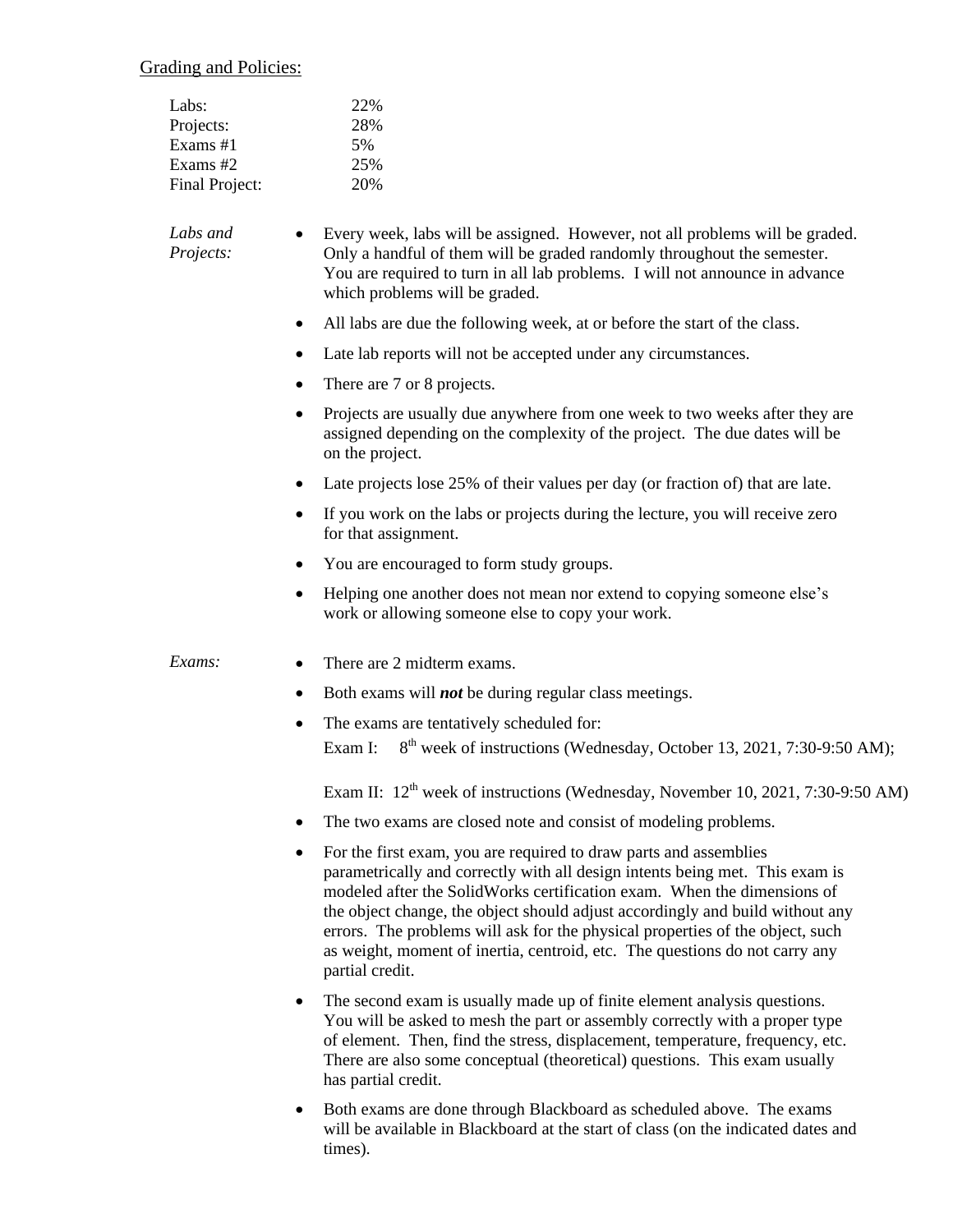- For exam I, you need to submit on Blackboard your SolidWorks part and assembly files.
- For Exam II, all questions will be answered on paper, like a traditional exam. In addition, you need to submit on Blackboard your SolidWorks part and assembly files.
- The work you submit on exams must be your own. During the exam, you may not collaborate with others in any way or use any resources not allowed.
- Make-up exams will not be given under any circumstances.
- *Final Project:* The final project is a group project.
	- You will be asked to design a part with certain restrictions, such as size, stress, displacement, etc.

#### *Contesting of Grades:* • Contesting of grading of all materials (exams, projects and labs) must be done within one week after the graded material is returned.

- Upon regrading, there is no guarantee that your grade will be raised, but it will not be lowered.
- After 7 days, the material in question will not be regraded.
- *Response Time and Feedback:* • I respond to emails as quickly as possible (usually within 24 hours, but most of the times by the end of the "day"). I do not respond to emails after about 7:00 pm, but will respond the next day; if you tend to work near the deadlines, I may not be available. On weekends, I generally reply to emails, but they may take a bit longer than usual.
	- Most assignments and exams are graded within a few days (up to one week maximum) after they were turned in on Blackboard.

#### *Participation, Make-Up, and Late Work:* • Treat this class as a serious professional obligation. In short, if you would not miss your job or turn in a late job project for some reason, try not to miss class meetings or hand in late work for that reason..

- All of us in the class, you, me, your peers, have a responsibility to create an environment in which we can all learn from each other. I expect everyone to participate in class so we can all benefit from the insights and experiences that each person brings..
- Even though class participation is not part of your grade, you are encouraged to participate in the class and attend the lectures regularly.
- Before asking for help, please be sure to have read the posted reading assignments.
- If you miss something for a non-serious reason, take responsibility for getting the material you missed, and do not request make-up work or to hand in late work. As it mentions above, I do not give make-up exams and there is a penalty for late project submission. Course materials and activities will be easily available on Blackboard. You are always welcome to set up an appointment to discuss things you don't understand after your efforts to catch up.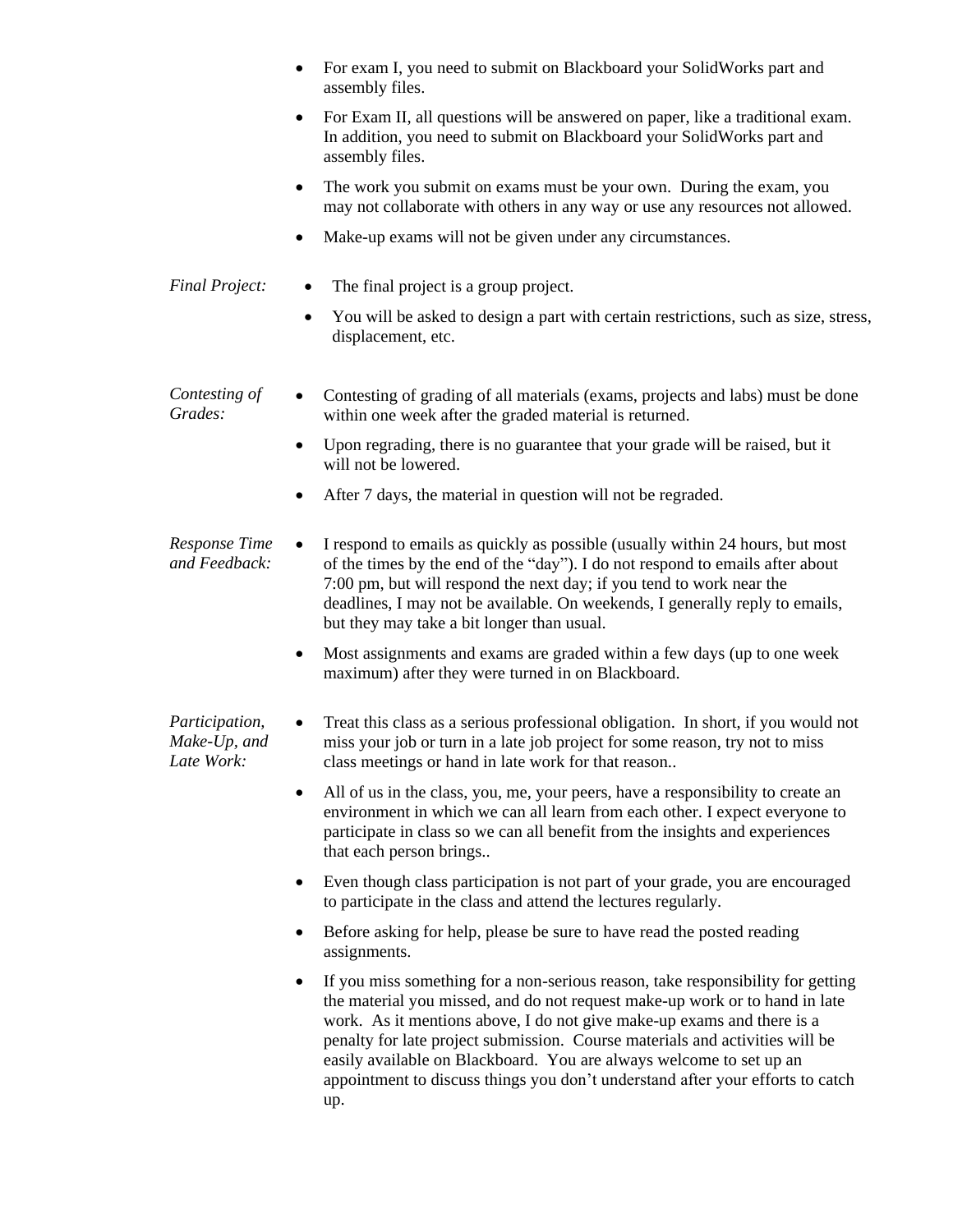- If there is a serious situation, please let me know as soon as possible. Serious situations include things like pre-arranged, official USC-related activities, pre-arranged professional activities, pre-arranged major family obligations, religious obligations, emergencies, or severe illness. For serious situations that are foreseen, like pre-arranged activities, we'll try to make alternative arrangements. For serious unforeseen situations like illnesses or emergencies, plan to provide documentation. Make-ups and late work accommodations for serious unforeseen situations will be case-by-case, with no guarantees.
- Please let me know if circumstances arise which make it difficult for you to fulfill your class obligations. Although the course requirements must be met, I will make every effort to work with you within university policy guidelines. Just as I would do for a person who worked for me.

#### Other Issues:

Be respectful to your classmates and the instructor. Students are expected to be on time for class and to remain once class starts. Cell phones, laptops, and tablets should be turned off during class, unless they are used for the purpose of the class. The class hours are dedicated to AME 408 only. Therefore, during class and lab, you are not supposed to surf the web, play games on the web nor do homework for other classes. If you are caught doing so, you will be asked to leave the class. Also, during lecture, you are not supposed to be working on projects or lab assignments.

Regular class attendance is obviously recommended.

#### Course Outline:

- 1. Introduction
- 2. Introduction to CAD (Solid Modeling) and FEA
- 3. Part and assembly modeling using SolidWorks
- 4. Basic concepts of engineering analysis
- 5. Linear Static Analysis
- 6. Adaptive Analysis and Mesh Control
- 7. Dynamic Analysis
- 8. Linear Buckling Analysis
- 9. Thermal Analysis
- 10. Design Optimization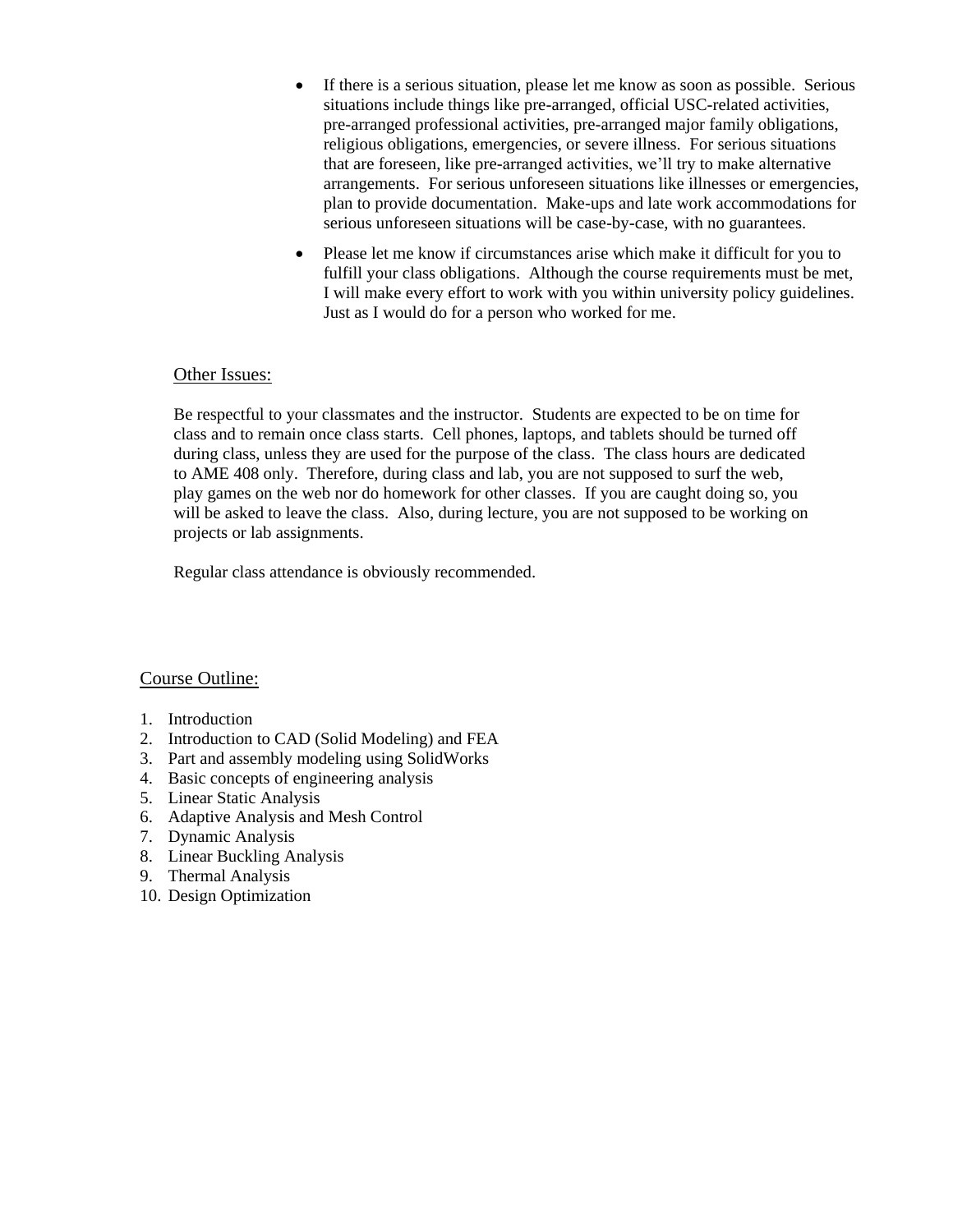### Statement for Students with Disabilities

Any student requesting academic accommodations based on a disability is required to register with Disability Services and Programs (DSP) each semester. A letter of verification for approved accommodations can be obtained from DSP. Please be sure the letter is delivered to me (or to TA) as early in the semester as possible. DSP is located in STU 301 and is open 8:30 a.m.–5:00 p.m., Monday through Friday. Website and contact information for DSP: [http://sait.usc.edu/academicsupport/centerprograms/dsp/home\\_index.html,](http://sait.usc.edu/academicsupport/centerprograms/dsp/home_index.html) (213) 740-0776 (Phone), (213) 814-4618 (Video Phone), (213) 740-6948 (TDD only), (213) 740-8216 (FAX), ability@usc.edu.

#### Statement on Academic Integrity

Cheating of any kind, no matter how small, will not be tolerated in this class and academic integrity will be enforced to the highest possible level. USC seeks to maintain an optimal learning environment. General principles of academic honesty include the concept of respect for the intellectual property of others, the expectation that individual work will be submitted unless otherwise allowed by an instructor, and the obligations both to protect one's own academic work from misuse by others as well as to avoid using another's work as one's own. All students are expected to understand and abide by these principles. SCampus, the Student Guidebook, [\(http://scampus.usc.edu\)](http://scampus.usc.edu/) contains the University Student Conduct Code (see University Governance, Section 11.00), while the recommended sanctions are located in Appendix A [\(http://scampus.usc.edu/files/2015/03/appendix\\_a.pdf](http://scampus.usc.edu/files/2015/03/appendix_a.pdf) ). Should there be any suspicion of academic dishonesty, no matter how small or remote, an automatic grade of F will be given for the given assignment or exam and students will be referred to the Office of Student Judicial Affairs and Community Standards for further review. The more information please visit:<https://sjacs.usc.edu/>

## Emergency Preparedness/Course Continuity in a Crisis

In case of a declared emergency if travel to campus is not feasible, USC executive leadership will announce an electronic way for instructors to teach students in their residence halls or homes using a combination of Blackboard, teleconferencing, and other technologies [\(https://emergency.usc.edu\)](https://emergency.usc.edu/).

## University Student Support Systems:

- *Student Counseling Services (SCS) – (213) 740-7711 – 24/7 on call*  Free and confidential mental health treatment for students, including short-term psychotherapy, group counseling, stress fitness workshops, and crisis intervention [\(https://studenthealth.usc.edu/counseling/\)](https://studenthealth.usc.edu/counseling/).
- *National Suicide Prevention Lifeline – 1 (800) 273-8255*  Provides free and confidential emotional support to people in suicidal crisis or emotional distress 24 hours a day, 7 days a week [\(www.suicidepreventionlifeline.org\)](www.suicidepreventionlifeline.org).
- *Relationship and Sexual Violence Prevention Services (RSVP) – (213) 740-4900 – 24/7 on call* Free and confidential therapy services, workshops, and training for situations related to gender-based harm [\(https://studenthealth.usc.edu/sexual-assault/\)](https://studenthealth.usc.edu/sexual-assault/).
- *Sexual Assault Resource Center*  For more information about how to get help or help a survivor, rights, reporting options, and additional resources, visit the website: [https://sarc.usc.edu.](https://sarc.usc.edu/)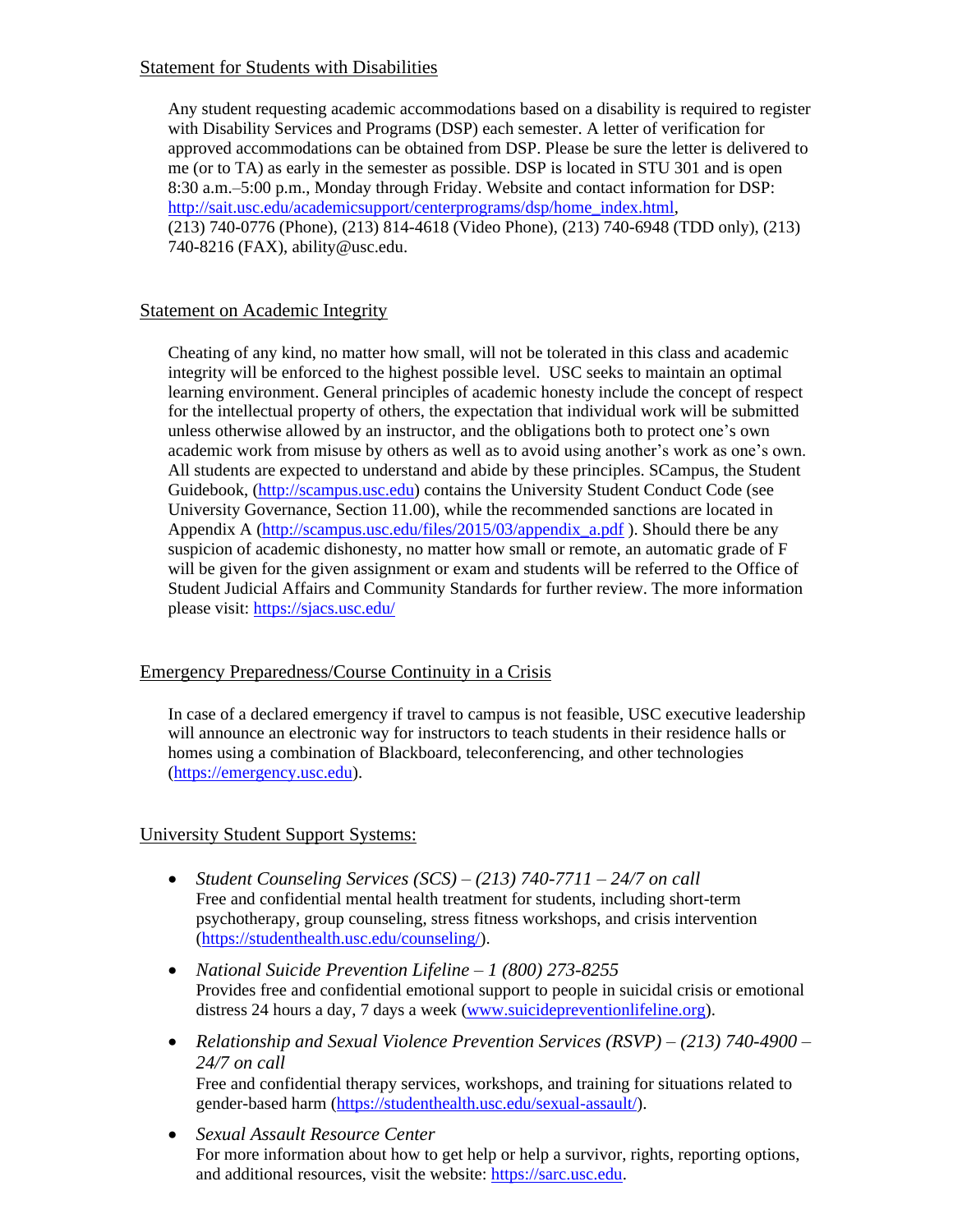• *Office of Equity and Diversity (OED)/Title IX Compliance – (213) 740-5086*  Works with faculty, staff, visitors, applicants, and students around issues of protected class [\(https://equity.usc.edu\)](https://equity.usc.edu/).

Provides Information about how to get help or help a survivor of harassment or discrimination, rights of protected classes, reporting options, and additional resources for students, faculty, staff, visitors, and applicants. The university prohibits discrimination or harassment based on the following protected characteristics: race, color, national origin, ancestry, religion, sex, gender, gender identity, gender expression, sexual orientation, age, physical disability, medical condition, mental disability, marital status, pregnancy, veteran status, genetic information, and any other characteristic which may be specified in applicable laws and governmental regulations.

- *Bias Assessment Response and Support*  Incidents of bias, hate crimes and microaggressions need to be reported allowing for appropriate investigation and response [\(https://studentaffairs.usc.edu/bias-assessment](https://studentaffairs.usc.edu/bias-assessment-response-support)[response-support](https://studentaffairs.usc.edu/bias-assessment-response-support)).
- *The Office of Disability Services and Programs*  Provides certification for students with disabilities and helps arrange relevant accommodations [\(https://dsp.usc.edu\)](https://dsp.usc.edu/).
- *Student Support and Advocacy – (213) 821-4710*  Assists students and families in resolving complex issues adversely affecting their success as a student EX: personal, financial, and academic [\(https://campussupport.usc.edu/\)](https://campussupport.usc.edu/).
- *Diversity at USC*  Information on events, programs and training, the Diversity Task Force (including representatives for each school), chronology, participation, and various resources for students [\(https://diversity.usc.edu\)](https://diversity.usc.edu/).
- *USC Department of Public Safety – UPC: (213) 740-4321 – HSC: (323) 442- 1000 – 24-hour emergency or to report a crime.*  Provides overall safety to USC community [\(https://dps.usc.edu\)](https://dps.usc.edu/).
- *Office of the Ombuds - (213) 821-9556 (UPC) / (323-442-0382 (HSC)*  A safe and confidential place to share your USC-related issues with a University Ombuds who will work with you to explore options or paths to manage your concern [\(https://ombuds.usc.edu\)](https://ombuds.usc.edu/).

And again, please let me know if you need help. This is a big campus with a lot of stuff available, and every faculty and staff member wants to see you succeed, especially in a time where things are really difficult and uncertain.

## Student Rights and Responsibilities:

All members of the university faculty and staff have a primary mission of helping students to make progress toward a degree or credential. Nevertheless, each student is individually responsible for meeting all university requirements and deadlines, as presented in the current USC University Catalog and any other announcements of the university, center or department in which he/she is enrolled.

The University intends that every member of the campus community be afforded a work and study environment free of discrimination based on race, color, religion, national origin, sex, sexual preference, marital status, pregnancy, age, disability or veteran status. All persons are to be protected from abusive or harassing behavior.

Information regarding student rights and responsibilities and grievance procedures can be found at [https://equity.usc.edu](https://equity.usc.edu/) (*Office of Equity and Diversity (OED)/Title IX Compliance*).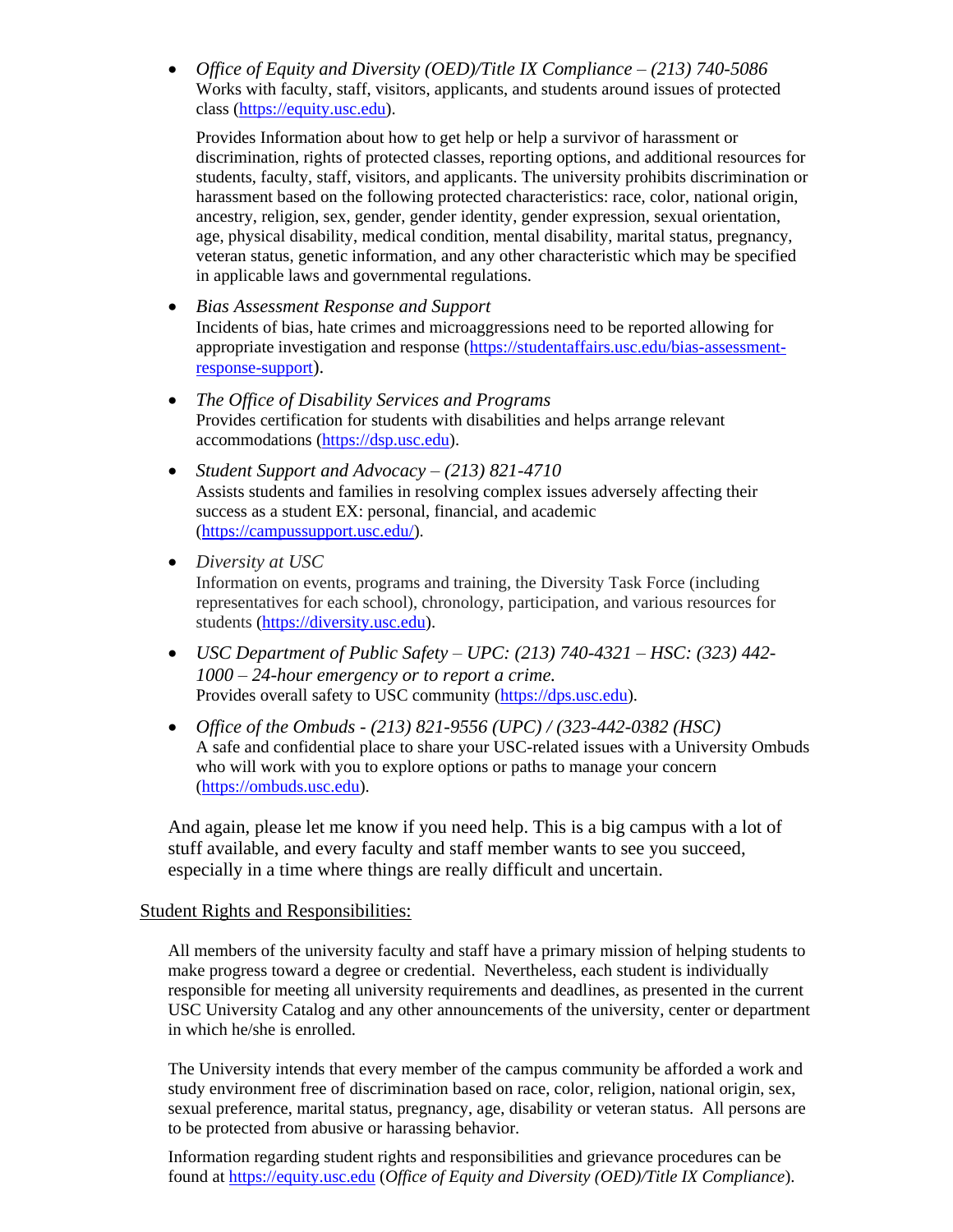| <b>Week</b>  | <b>Topics</b>                                                                                                                                                                                                                                                                                                                                                                                                                                 | Labs                                                                                                                                                                 | <b>Assignments</b>                                                                        |
|--------------|-----------------------------------------------------------------------------------------------------------------------------------------------------------------------------------------------------------------------------------------------------------------------------------------------------------------------------------------------------------------------------------------------------------------------------------------------|----------------------------------------------------------------------------------------------------------------------------------------------------------------------|-------------------------------------------------------------------------------------------|
| 1            | 1- Introduction<br>2- Check Computers and SW<br>3- Options in SW<br>4- SW basic<br>5- Sketches, cursor feedback<br>6- Dimension<br>7- Extrude, Cut                                                                                                                                                                                                                                                                                            | 1- SW Tutorial: Lesson 1, 3<br>2- SW Tutorial: Advance drawing<br>3- Set 1-2: Exercises 1, 2, 5, 8, 10<br>Tag Name: Lab1                                             | 1- Read Chapters 1, 2                                                                     |
| $\mathbf{2}$ | 1- Constant radius fillet<br>2- Multi-Contour sketches<br>3- Arc, Tangent Arc<br>4- Trim<br>5- Offset & Convert Entities<br>6- Mirror in a sketch<br>7- Copy & paste features<br>8- Link Values<br>9- Draft while Extruding<br>10- Drawing                                                                                                                                                                                                    | 1- Set 3-4: Exercises 3, 4, 5 (use multi-<br>contours), 5 (do not use multi-contours),<br>6, 7, 9, 11, 12, 13, 14, 15, 16, 17, 19, 20,<br>21a, 21b<br>Tag Name: Lab2 | 1- Project 1 - Assigned<br>2- Read Chapters 3, 4                                          |
| $\mathbf{3}$ | 1- HandWheel example (Ch 5)<br>2-3 Point Arc<br>3- Diameter Dimension<br>4- Plane at end of Curve<br>5- Sweep<br>6- Circular Pattern<br>7- Section Properties<br>8- Roll Back & Re-order of<br>Features<br>9- Revolve Feature<br>10- Chamfer Feature<br>11- Density and Mass Properties<br>12- Equations<br>13- Go over Idler Arm (Guide, Ex.<br>20)<br>14- SW98 Plus Demo<br>15- Dynamic Mirror<br>16- Linear Pattern<br>17- Variable Fillet | 1- Set 5: Exercises 22, 23, 24, 25, 26,<br>27, 28a, 29a-e<br>2- Appendix 1, Appendix 3<br>Tag Name: Lab3                                                             | 1- Project 2 - Assigned<br>2- Read Chapter 5<br>3- Read SW Tutorial:<br>Revolves & Sweeps |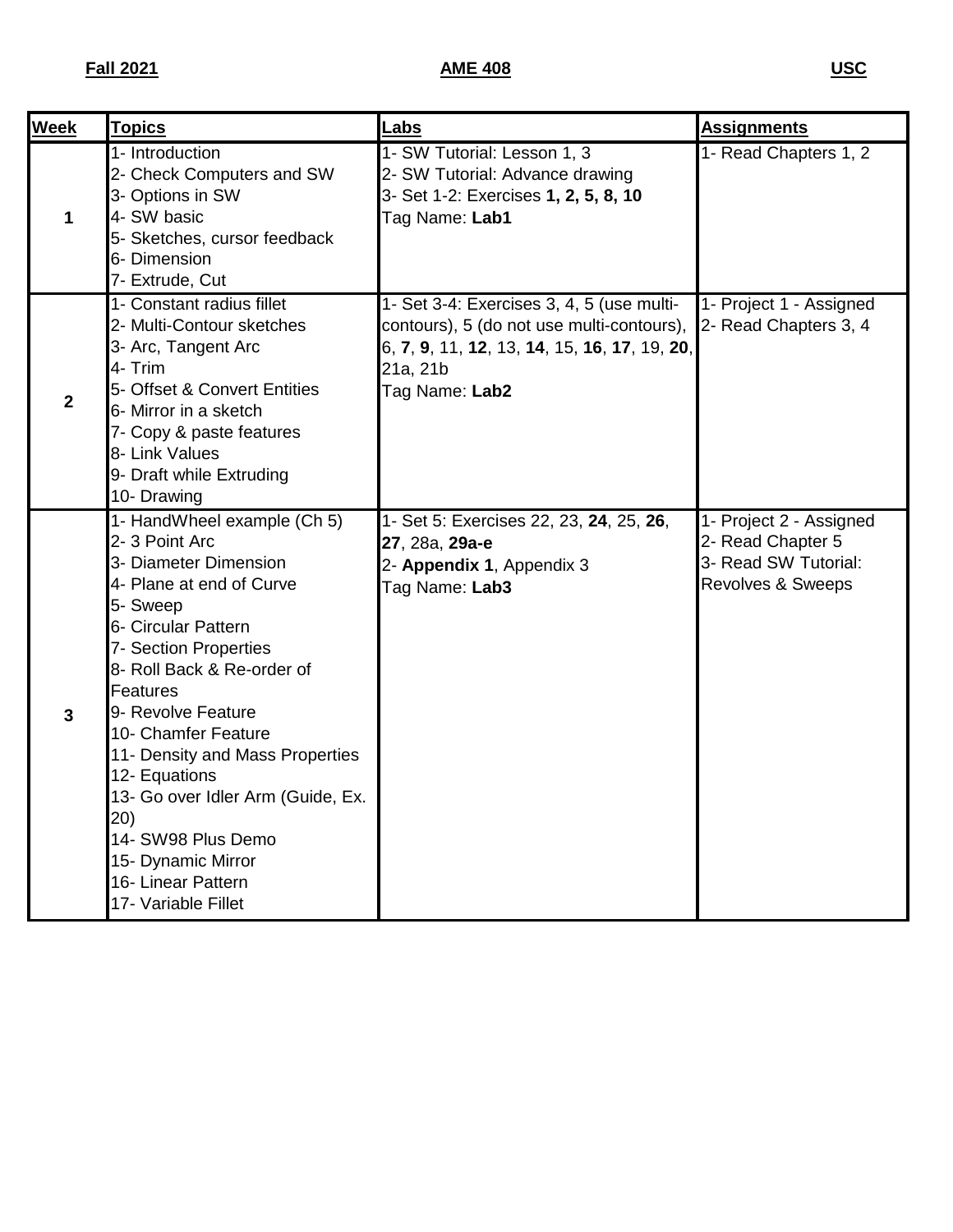| <b>Week</b>             | <b>Topics</b>                                                                                                                                                                                          | <b>Labs</b>                                                                                                                                                             | <b>Assignments</b>                                                                                                  |
|-------------------------|--------------------------------------------------------------------------------------------------------------------------------------------------------------------------------------------------------|-------------------------------------------------------------------------------------------------------------------------------------------------------------------------|---------------------------------------------------------------------------------------------------------------------|
| 4                       | 1- Draft Feature<br>2- Shell<br>3- Planes<br>4- Rib<br>5- Mirror Feature<br>6- Text<br>7- Re-order of Features<br>8- Multi-Thickness Shell<br>9- Hole Wizard<br>10- Configurations<br>11- Design Table | 1- Set 6: Exercises 28b, 30a, 30b, 32a,<br>32b, 33, 34, 35, 36, 37a<br>2- Set 7: Exercises 38, 39, 40, 41<br>Tag Name: Lab4                                             | 1- Read Chapters 6, 7<br>2- Read SW Tutorial:<br><b>Pattern Features</b><br>3- Try Set 6: Exercises 31,<br>32c, 37b |
| $5\phantom{.0}$         | 1- Loft Feature<br>2- Split Entity<br>3- Loft with Guide Curves<br>4- Curve through XYZ<br>5- Ellipse<br>6- Sweeps with Guide Curves<br>7- Project Curves onto a Face                                  | 1- SW Tutorial: Loft<br>2- Set 9: Exercises 51, 52, 53<br>3- Appendix 2<br>4- Set 8a: Exercises 42, 44, 45, 46, 47<br>Tag Name: Lab5                                    | 1- Project 3 - Assigned<br>2- Read Chapters 9, 8a<br>3- Try Set 8a: Exercise 43                                     |
| 6                       | 1-3D Curves<br>2- Basic Assemblies<br>3- Bottom-Up Assemblies<br>4- Collision Detection<br>5- Basic Exploded View                                                                                      | 1- Set 8b: Exercises 48, 49, 50<br>2- SW Tutorial: 3D Sketching<br>3- SW Tutorial 3D Sketching with Planes 10b<br>4- Set 10: Exercises 54, 55, 57, 58<br>Tag Name: Lab6 | 1- Project 4 - Assigned<br>2- Read Chapters 8b, 10a,<br>3- Try Set 10: Exercise 56                                  |
| $\overline{\mathbf{z}}$ | 1- Advanced Assemblies<br>2- Top-Down Assemblies<br>3- Creating parts in the context of<br>an assembly<br>4- Assembly Features<br>5- Work on Project 4                                                 | 1- Set 11: Exercises 59, 60, 61, 62, 63<br>2- SW Tutorial: Advanced Design<br>Tag Name: Lab7                                                                            | 1- Read Chapter 11                                                                                                  |
| 8                       | 1- Exam $# 1$<br>2- Introduction to FEA<br>3- Brief overview of CW interface<br>4- Fall Recess (No Class on<br>Thursday. Video recording of the<br>lecture may be provided.)                           | 1- CW Tutorial: Static Analysis of a part 1- Read Introduction to<br>(only if rusty on CW)                                                                              | FEA (Theory)                                                                                                        |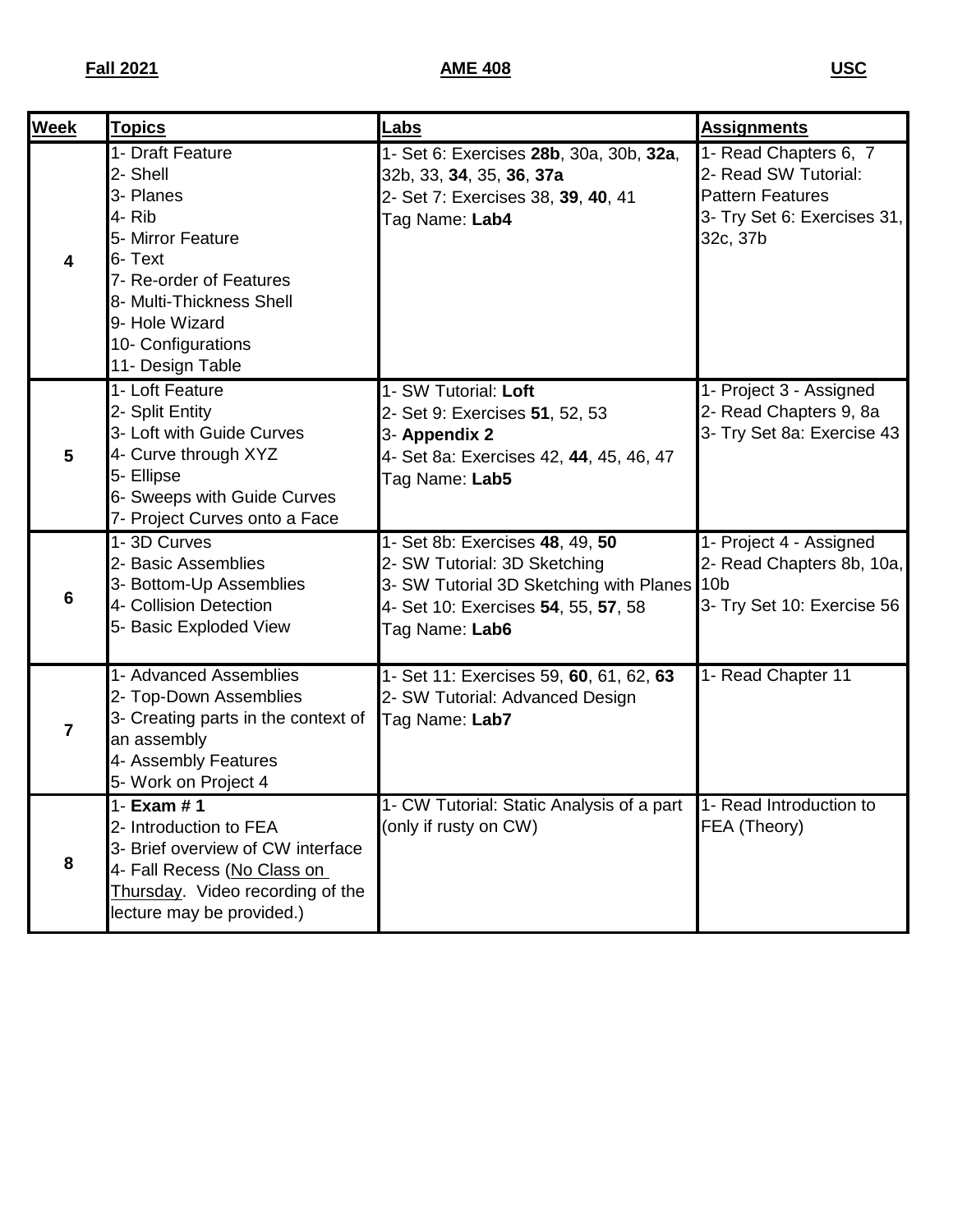| <b>Week</b> | <b>Topics</b>                                                                                                                                                                                                                                                   | <b>Labs</b>                                                                                                                                                                                                                                                                                                    | <b>Assignments</b>                                                                                                                                                                                         |
|-------------|-----------------------------------------------------------------------------------------------------------------------------------------------------------------------------------------------------------------------------------------------------------------|----------------------------------------------------------------------------------------------------------------------------------------------------------------------------------------------------------------------------------------------------------------------------------------------------------------|------------------------------------------------------------------------------------------------------------------------------------------------------------------------------------------------------------|
| 9           | 1- More on CW Interface<br>2- Creating More Than 1 Study<br>3- Local & Global Mesh Controls<br>4- Convergence Plots<br>5- Split Face<br>6- Loads and BC in Local<br><b>Directions</b><br>7- Probe Command<br>8- Iso & Section Plots<br>9- Cosmos File Structure | 1- Set 1: Exercises 1, 2, 3, 8a, 8b, 8c<br>Tag Name: Lab9                                                                                                                                                                                                                                                      | 1- Project 5 - Assigned<br>2- Read Linear Static<br><b>Analysis Properties</b><br>(Theory)<br>3- Read Failure Criteria<br>(Theory)<br>4- Read Chapters 1, 2, 3                                             |
| 10          | 1- FEA Modeling Strategies<br>2- Shell Meshing<br>3- Symmetry<br>4- Linear vs. Quadratic Elements<br>5- Helix<br>6- Prescribed Displacement<br>7- Soft Spring                                                                                                   | 1- CW Tutorial: Static Analysis of a<br><b>Sheet Metal Part</b><br>2- CW Tutorial: Static Analysis of an<br>Assembly<br>3- Set 1: Exercise 5, 6, 10<br>4- Set 2: Exercises 5, 6, 7, 4, 10, 3<br>5- Set 2: Exercises 1, 2, 8, 9 (See if you<br>know how to do these)<br>Tag Name: Lab10                         | 1- Project 6 - Assigned<br>2- Read FEA Modeling<br>Strategies (Theory)<br>3- Read Chapters 4, 5A,<br>5B, 6<br>4- CW Tutorial: Symmetry<br><b>Restraints</b><br>5- CW Tutorial: Mixing<br>Solids and Shells |
| 11          | 1- Structural Members<br>2- Beam Meshing                                                                                                                                                                                                                        | 1- Set 2: Exercises 11, 12, 13, 14<br>2- SW Tutorial: Weldments<br>3- CW Tutorial: Beam Diagrams<br>4- CW Tutorial: Truss Structure<br>5- CW Tutorial: Creating Surfaces from<br><b>Solid Geometry</b><br>6- CW Tutorial: Converting a Thin Solid<br>Body into Sheet Metal and Surface Body<br>Tag Name: Lab11 | 1- Final Project - Assigned<br>2- CW Tutorial: Bearing<br>Loads<br>3- CW Tutorial: Non-<br><b>Uniform Pressure</b><br>4- CW Tutorial: Spot Weld<br>Connectors                                              |
| 12          | 1- Exam #2<br>2- Frequency and Buckling<br>Analyses                                                                                                                                                                                                             | 1- CW Tutorial: Frequency Analysis<br>2- Set 3: Exercises 1, 2, 3, 9, 11, 14, 15,<br>16, 17<br>Tag Name: Lab12                                                                                                                                                                                                 | 1- Project 7 - Assigned<br>2- Read Frequency<br>Analysis (Theory)<br>3- Read Linear Buckling<br>Analysis (Theory)<br>4- Read Chapters 7, 8                                                                 |